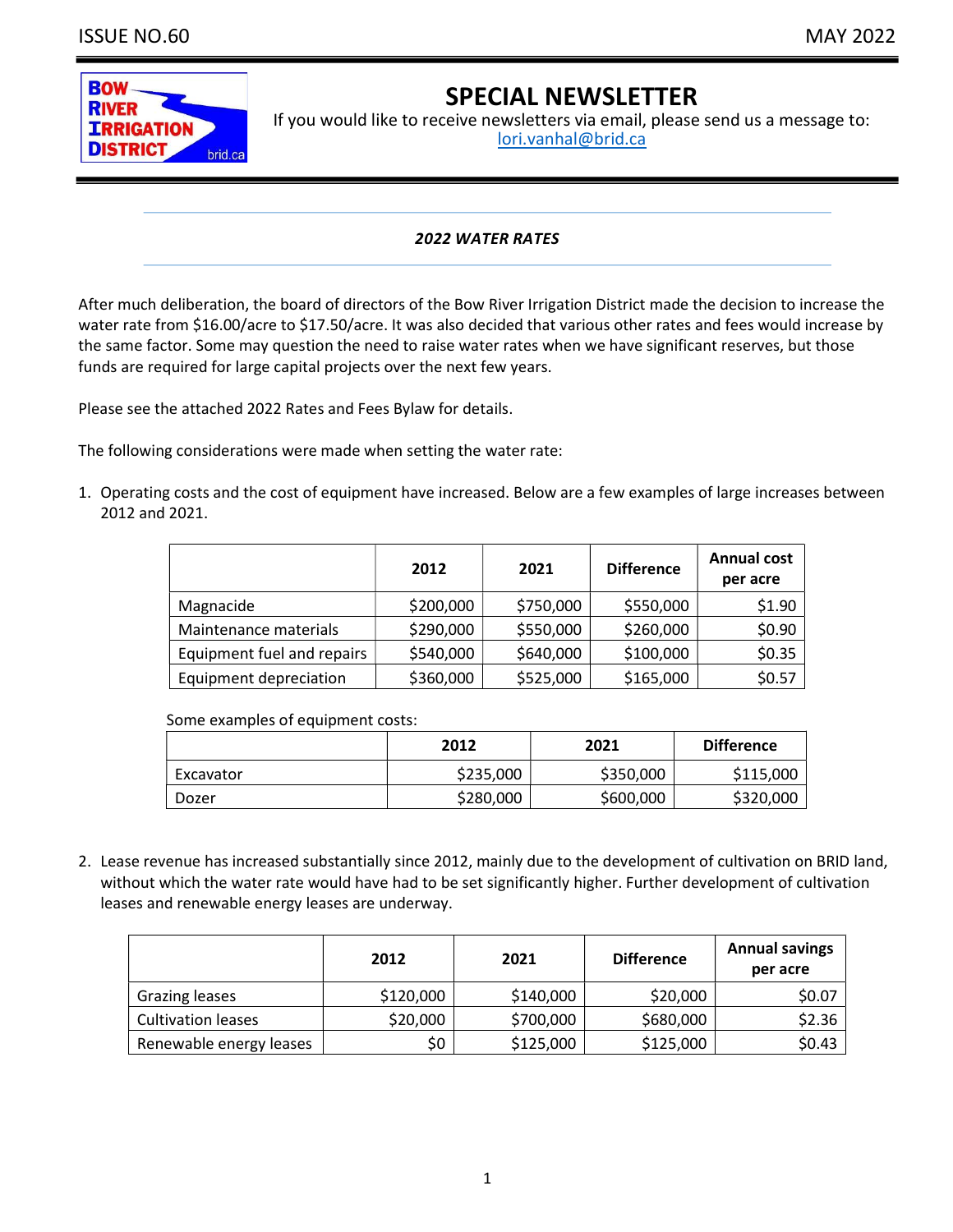3. The water rate was set at \$16.00/acre in 2012 and it has remained there since. Most of the other irrigation districts have had an increase since then. The rates in the table below are base rates. Five districts have additional charges for acres served by pipelines.

| Year        | <b>BRID</b> | Average of all<br>other districts | Average<br>excluding EID* |
|-------------|-------------|-----------------------------------|---------------------------|
| 2012        | \$16.00     | \$11.94                           | \$13.02                   |
| 2021        | \$16.00     | \$16.10                           | \$17.56                   |
| \$ Increase | \$0.00      | \$4.16                            | \$4.54                    |
| % Increase  | 0%          | 35%                               | 35%                       |

\*EID's rate is \$0.00/acre due to substantial lease revenue

## **COMMUNICATION**

Although directors are always happy to receive questions or concerns from irrigators, it is most efficient to contact BRID staff first with any routine matters or concerns.

| <b>Nature of concern</b> | Contact                           |
|--------------------------|-----------------------------------|
| <b>Billing</b>           | Anne Cazemier/Jessica Robbins     |
| Water delivery           | Your ditch rider/Daryl Brouwers   |
| Maintenance              | <b>Bill Skelly</b>                |
| Leases                   | George Thiessen                   |
| <b>Irrigation acres</b>  | Evan Blindback/Jessica Robbins    |
| Easements/land issues    | Dana Laurence                     |
| Weed control             | <b>Bill Skelly/Daryl Brouwers</b> |
| General inquiries        | <b>Richard Phillips</b>           |